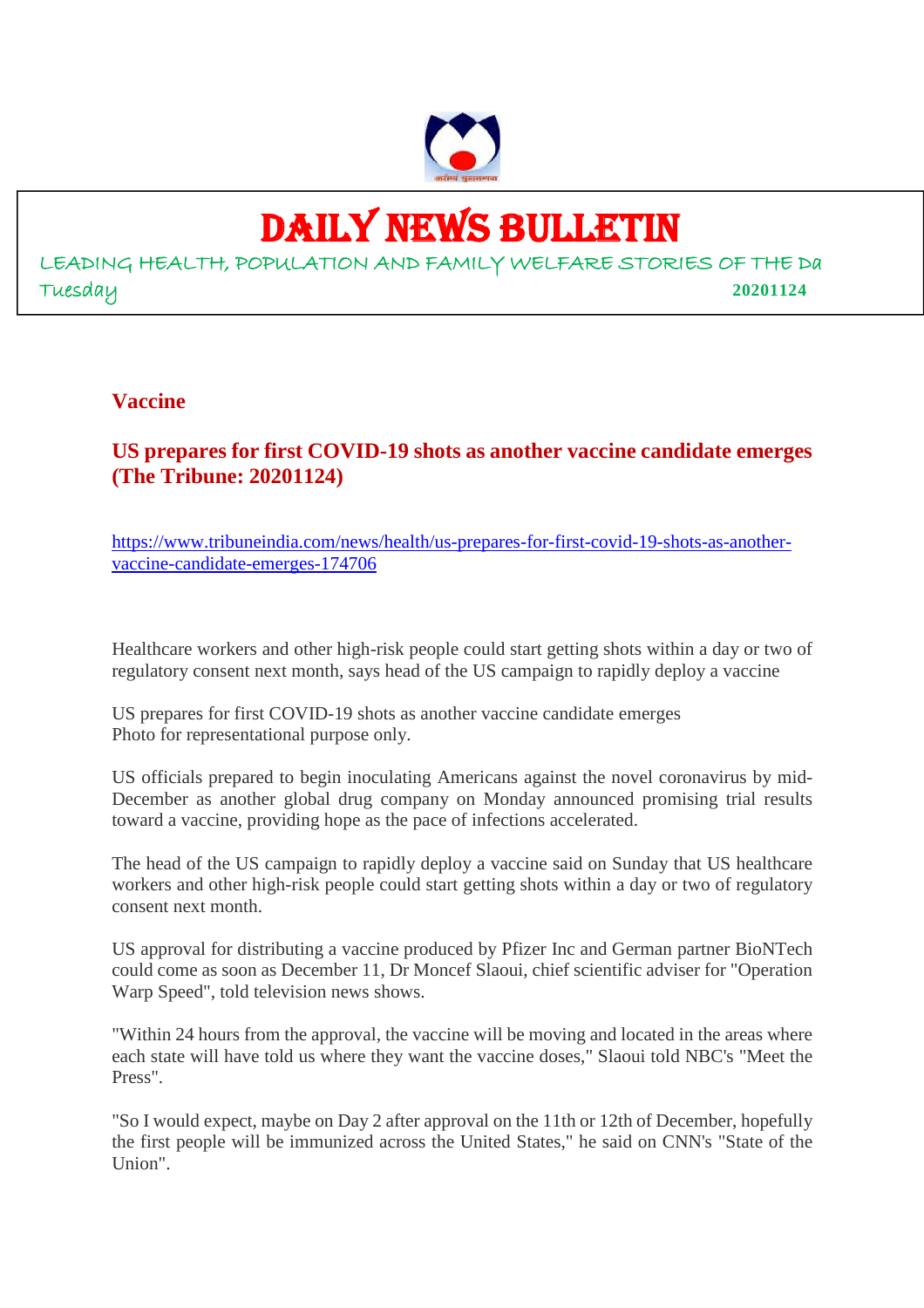Pfizer says its vaccine was 95% effective against infection from the highly contagious respiratory virus.

Other pharmaceutical companies progressing toward a vaccine include Moderna Inc, which is expected to seek separate approval later in December.

The latest breakthrough came on Monday as British company AstraZeneca said its vaccine could be 90% effective without any serious side effects, giving the world another important tool against the pandemic and one that is potentially cheaper to make, easier to distribute and faster to scale up than those of rivals.

The vaccine was 90% effective in preventing COVID-19 when administered in two different doses a month apart, late-stage trials showed.

The British drugmaker said it would have as many as 200 million doses by the end of 2020 and 700 million doses could be ready globally as soon as the end of the first quarter of 2021.

In the United States, the first people to receive the Pfizer vaccine would likely include doctors, nurses and front-line emergency medical personnel, as well as those at the highest risk of severe illness and death from the virus, Slaoui said.

With many Americans traveling and potentially increasing their risk ahead of the Thanksgiving holiday on Thursday, the United States has surpassed 12 million infections and the death toll has climbed to more than 255,000 since the pandemic began.

Coronavirus hospitalisations have surged nearly 50% over the past two weeks as the pace of new infections quickened.

The crisis has prompted state and local government leaders nationwide to reimpose restrictions on social and economic life.

Nevada's Governor, diagnosed with COVID-19 himself earlier this month, said on Sunday he was tightening coronavirus restrictions on casinos, restaurants and bars, while imposing a broader statewide mandate for face coverings over the next three weeks.

"Whether you believe in the science of COVID or not, the reality is this - COVID is filling up our hospital beds, and that threatens all Nevadans," Democratic Governor Steve Sisolak, 66, said as he announced a new "statewide pause". Reuters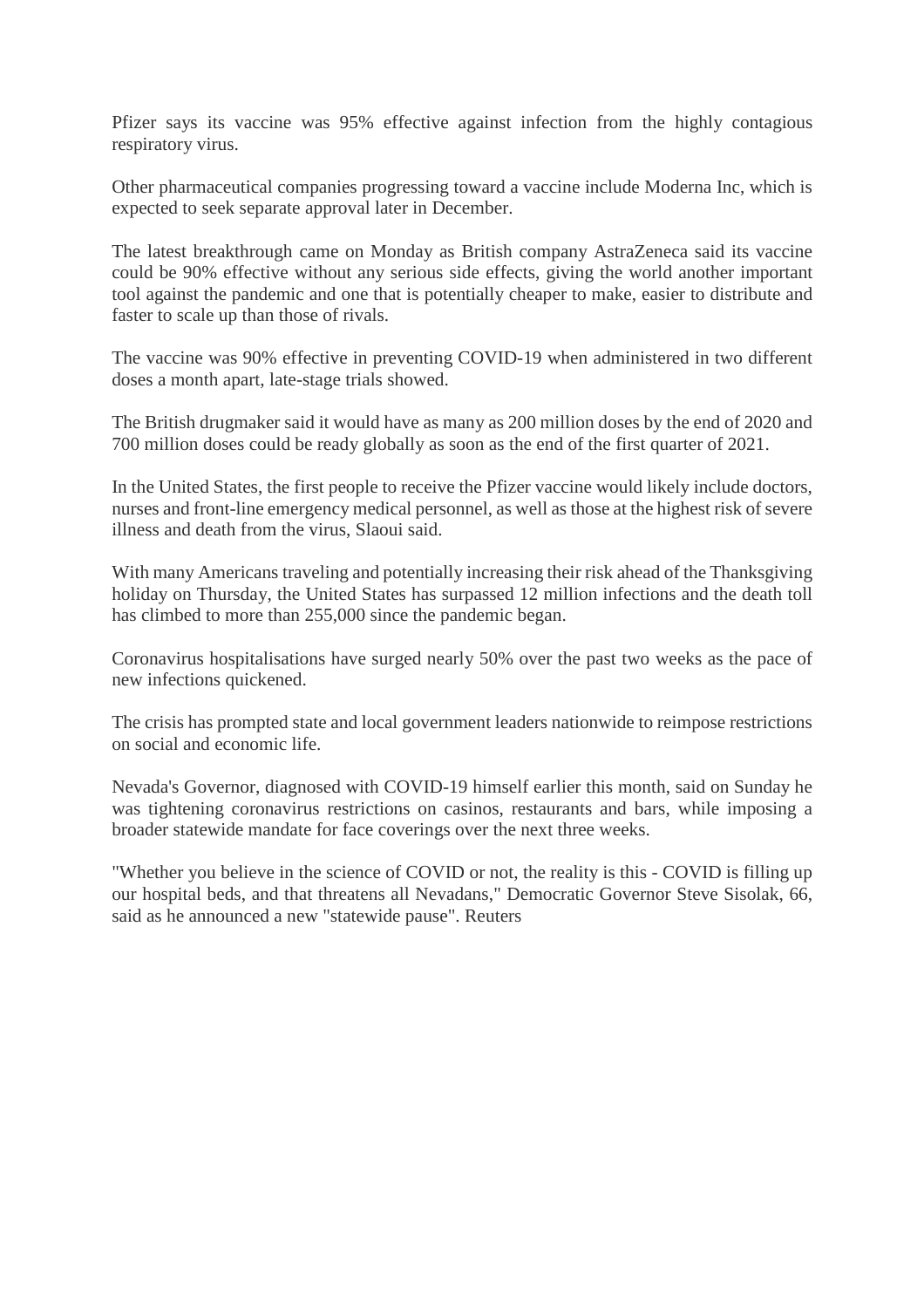#### **COVID vaccines next month**

#### **UK aims to roll out COVID vaccines next month (The Tribune: 20201124)**

https://www.tribuneindia.com/news/health/uk-aims-to-roll-out-covid-vaccines-next-month-174666

Bulk of the vaccine rollout programme will be in January, February and March, says Health UK aims to roll out COVID vaccines next month Photo for representational purpose only. Reuters file

Britain will seek to start administering a COVID-19 vaccine before Christmas with the bulk of the rollout at the start of the New Year, with life getting back to normal after Easter, Health Minister Matt Hancock said on Monday.

"We hope to be able to start vaccinating next month," Hancock told BBC TV after AstraZeneca announced its vaccine could be up to 90% effective.

"The bulk of the vaccine rollout programme will be in January, February, and March. And we hope that sometime after Easter things will be able to start to get back to normal." Reuters

#### **Stress**

#### **Our thinking pattern is responsible for creating our destiny (The Tribune: 20201124)**

https://www.tribuneindia.com/news/health/our-thinking-pattern-is-responsible-for-creatingour-destiny-173528

Our thinking pattern is responsible for creating our destiny

Miracles happen all the time. We just have to allow them to happen. Miracles occur when we start relating to the power of our sub-conscious mind.

It is our thinking pattern that is responsible for creating our destiny. Habitual thinking combined with visualisation is responsible for creating the pattern, which impacts our subconscious in such a way that life turns to magic.

Let the power work

This is a power that will guide us towards freedom, happiness and peace. It will save us from confusion, melancholia and depressive thoughts.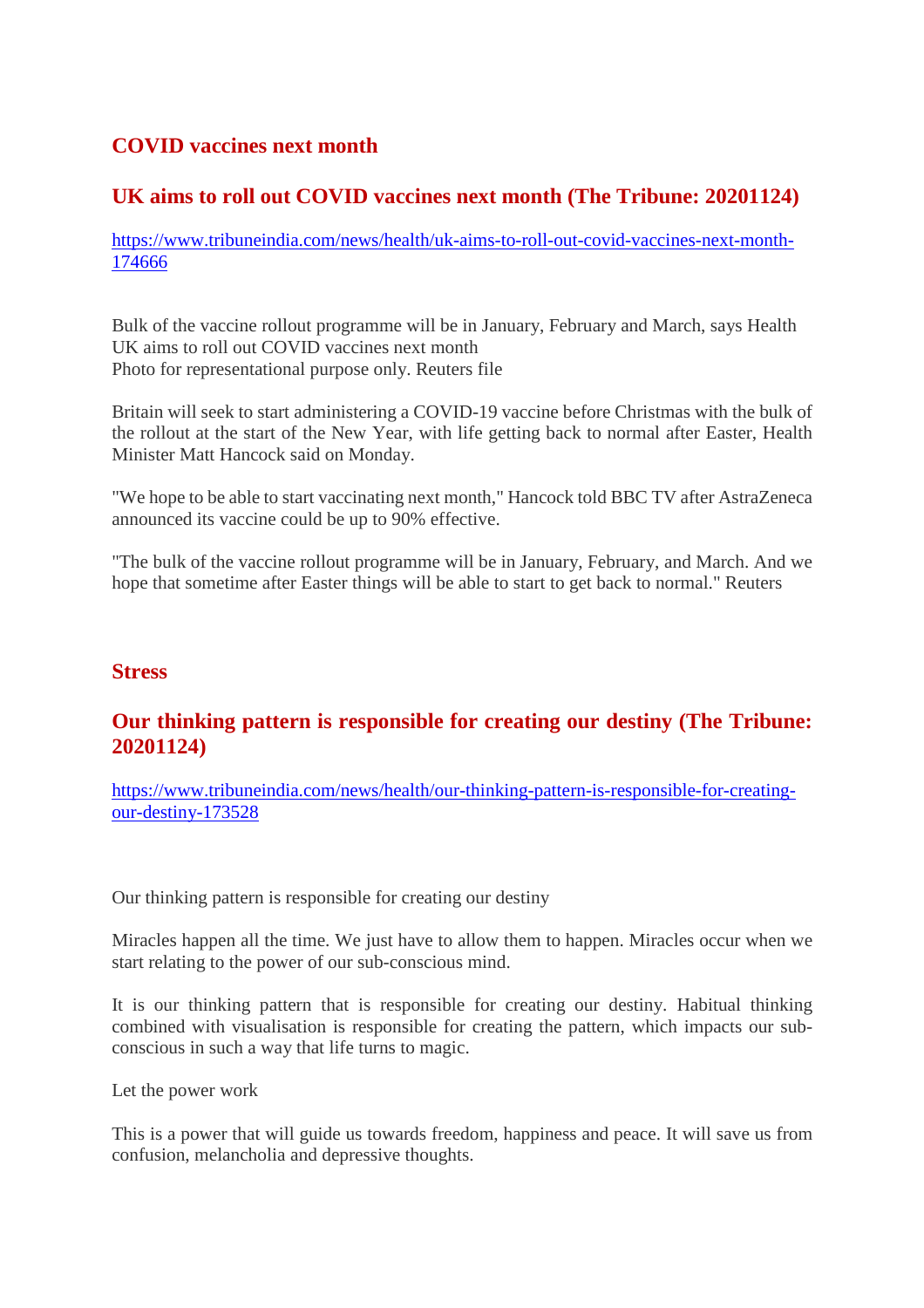What truly controls our progress on this planet is our fear. It is our biggest reality. We are constantly living in fear. It is only the power of the sub-conscious which can drive this fear away, and make us strong. We need to come out of it to walk towards liberty and freedom.

Trust the infinite healing power

There is an infinite healing power in the sub-conscious mind. We need to understand that the power that created the body to function also has the capacity to heal it, as the power understands the workings of the human mind.

#### Effective power

There is a scientific way of tapping the hidden reservoir. The sub-conscious of a person is in sync with his thoughts.

#### Role of desire

We all want joy, peace of mind, security and happiness. The mind works back and forth on problems. It is important to know how the mind works so that we can convert all the negative thoughts into positive thoughts.

Change our world

Let's replace mental images. All the beliefs instilled in our childhood can manifest anytime. They are hidden in our sub-conscious.

#### Our belief matters

If we fear a certain concept and keep repeating the mental imagery constantly, we will surely create fear. Our fear is a movement of our own mind that creates what we expect and what we believe.

#### Repetition creates reality

If we will keep repeating a thought again and again, it becomes our second nature. The subconscious accepts it and integrates it. We need to enrich our sub-conscious to bring abundance to our life.

#### Say no to victimhood

Most people are unaware of their power. We should use our power to bring about a radical change. First we need to recognise our power and then we can use it to our advantage.

#### Create miracles

Miracles are the ways to show us that we are spiritual beings with unlimited potential and capable of creating our own magic. We need to allow the beauty of existence to show up.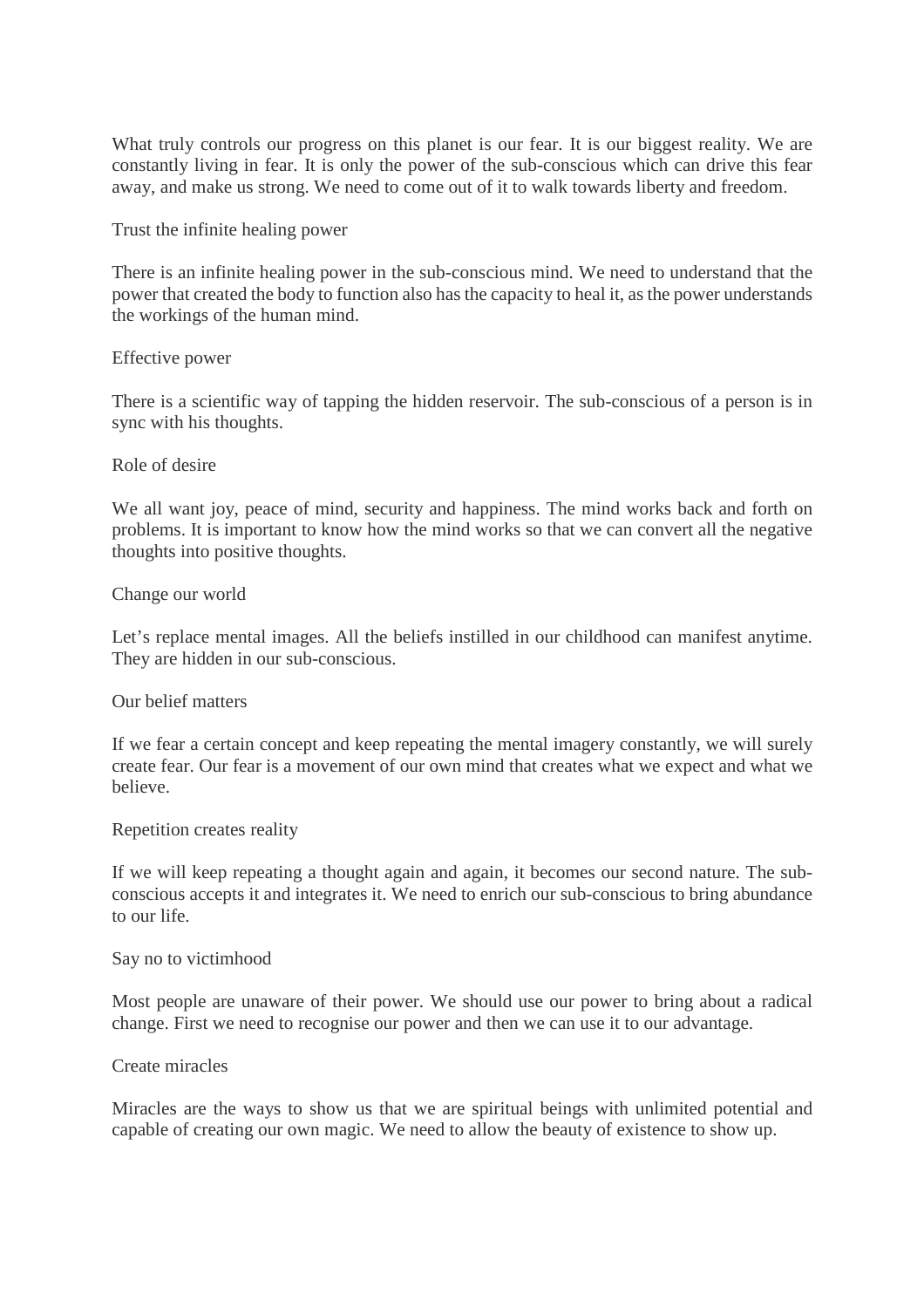#### **Covid antibodies Covid antibodies detected up to 3 months after infection (The Tribune: 20201124)**

https://www.tribuneindia.com/news/health/covid-antibodies-detected-up-to-3-months-afterinfection-173648

Study shows that IgG antibody levels are maintained for at least three months after the infection

Researchers have revealed that the vast majority of individuals have detectable antibodies up to three months post contracting the SARS-CoV-2 virus, the virus that causes Covid-19.

The study, published in the Journal of Infectious Diseases, shows that IgA and IgM antibodies to SARS-CoV-2 decay quickly, while IgG antibody levels are maintained for at least three months after infection.

In this new study, researchers measured three main types of antibodies (IgM, IgG and IgA) directed against the receptor-binding domain (RBD) of the SARS-CoV-2 Spike protein, which allows it to infect human cells.

The results show that, one month after the initial seroprevalence assessment conducted at the beginning of April 2020, the percentage of participants with evidence of previous or current infection had increased to 15 per cent and that around 60 per cent of the new infections detected were asymptomatic.

"In one month, we found 25 new infections among the participants, which is quite high, considering that the peak of the pandemic had passed and the population had been confined for more than one month," said study author Alberto Garcia-Basteiro from the Barcelona Institute for Global Health (ISGlobal) in Spain.

Of the 82 seropositive participants detected at month one, 66 were followed up for an additional two months.

By month three, most (78 per cent) had no longer detectable levels of IgM, some (24.5 per cent) had no longer detectable IgA, but the majority (97 per cent) maintained detectable levels of IgG.

In fact, IgG levels in some of the participants increased as compared to the first analysis.

Symptomatic cases had higher levels of IgA but no differences in the speed at which antibodies declined were observed between asymptomatic and symptomatic infections.

Overall, IgG1 levels were higher, although high IgG2 levels correlated with a longer duration of symptoms.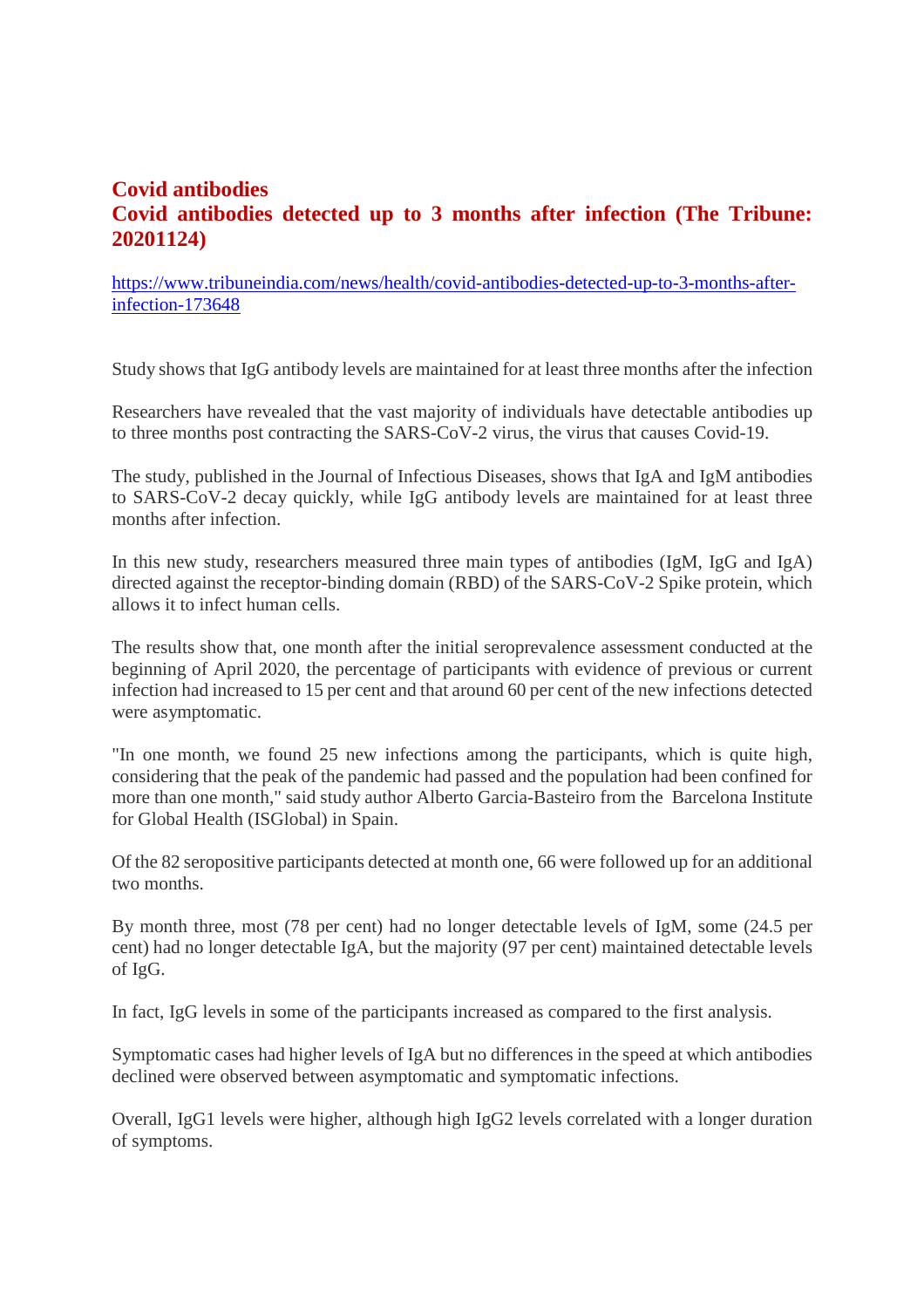"Our findings confirm that IgM and IgA antibodies rapidly decline within the first month or two after infection, which should be kept in mind when performing seroprevalence studies or interpreting serological results," the authors wrote. — IANS

#### **Oxford shot up to 90% successful**

**Boost for India as Oxford shot up to 90% successful (Hijndustan Times: 20201124)**

**https://epaper.hindustantimes.com/Home/ArticleView**



The University of Oxford and pharma major AstraZeneca on Monday said their coronavirus vaccine was up to 90% effective in late-stage clinical trials, announcing what may be the most crucial development for India to realistically begin expecting by the end of the year the first shots to prevent Covid-19 infections.

Known as AZD1222, the vaccine has long been the best hope for India — it is cheaper to make, easier to store and distribute, faster to scale up than its two rivals that have shown promise till now, and its principal manufacturer is Pune-based Serum Institute of India (SII), which has committed to reserving half of what it produces for India.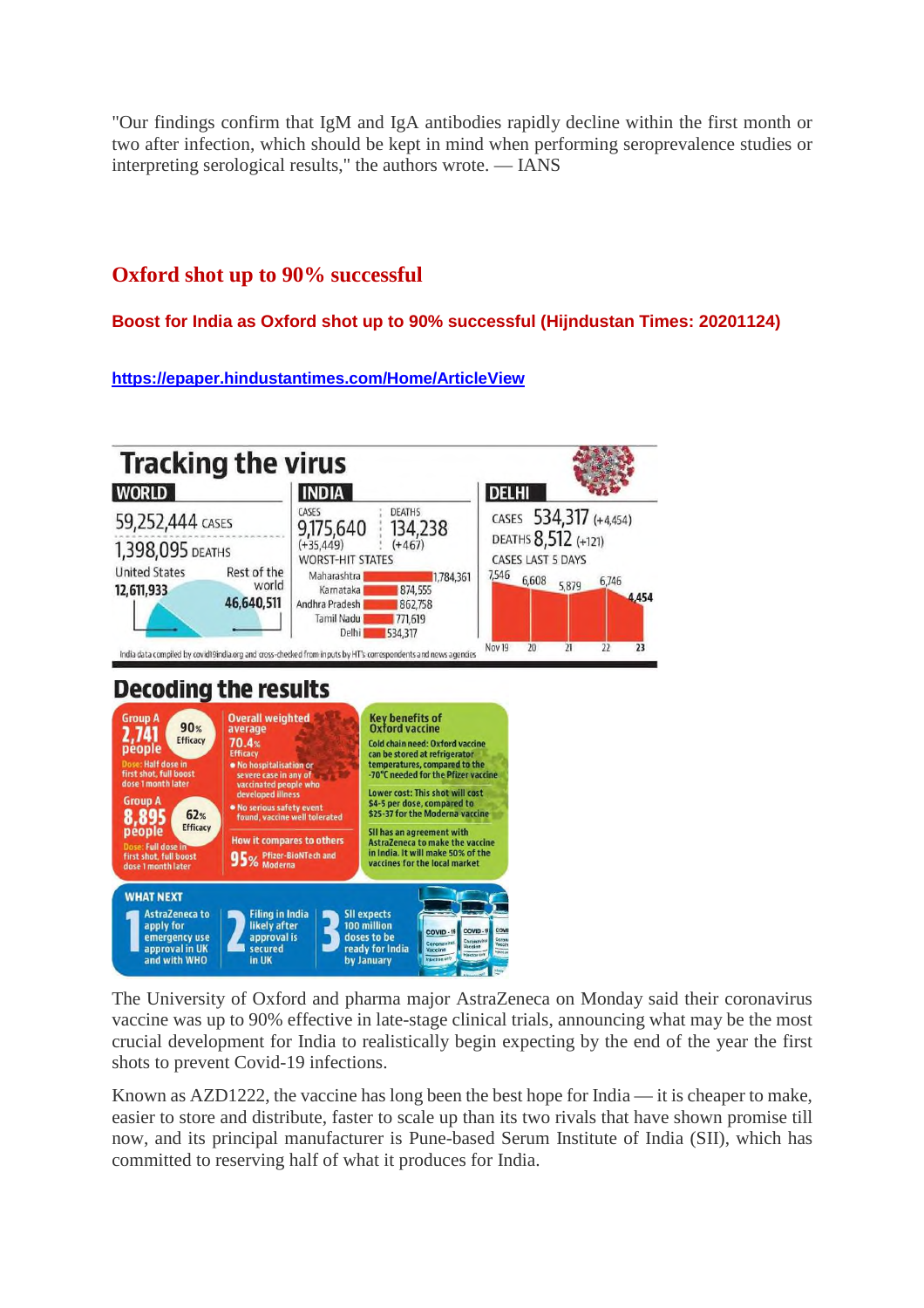On Monday, the inventors of the inoculation announced that their clinical trials showed it worked in both the doses they were testing. When people got two shots of equal strength, it was 62% effective, but when the initial dose was halved, the efficacy rose to 90%. The weighted average of the two was 70.4%.

"These findings show that we have an effective vaccine that will save many lives. Excitingly, we've found that one of our dosing regimens may be around 90% effective and if this dosing regimen is used, more people could be vaccinated with planned vaccine supply," said Andrew Pollard, director of the Oxford Vaccine Group and chief investigator of the Oxford Vaccine Trial.

"The announcement today takes us another step closer to the time when we can use vaccines to bring an end to the devastation caused by Sars-CoV-2," added his colleague, Sarah Gilbert, professor of Vaccinology at the University of Oxford.

The difference in performance of the vaccine when initial dose was halved was not immediately explained. "I think all of us expected that the two high doses would be the best response," said Pollard. "We think that by giving a smaller first dose, that we're priming the immune system differently. We're setting it up better to respond." Gilbert said the better result with a smaller initial dose could be because this better "mimics what happens in a real infection". One of the objectives of Phase 3 tests is to determine the right dosage.

The makers of the vaccine will now approach regulators with the full data from the trial to seek an emergency use licence, which will allow for it to be given to people who need it at the earliest: health care workers at the frontlines of the pandemic and people vulnerable to serious illness.

SII's CEO said at the Hindustan Times Leadership Summit last week that his company would do the same as soon as the UK permissions came through. He reiterated his position to two TV channels on Monday, and said that at this rate the vaccine should be available for emergency use by the end of the year, and to the general public by around March 2021.

In early June, Oxford-AstraZeneca announced a deal with SII to produce a billion doses of the vaccine for low- and middle-income countries (LMIC), which now makes this vaccine the only one yet that appears to be affordable as well as effective for billions of people who live in these countries. "This means we have a vaccine for the world," Pollard added during a press conference in London.

The Pfizer-BioNTech and Moderna vaccines, which showed efficacy of about 95% each, are significantly more expensive than the Oxford vaccine and require much more stringent transportation and storage norms because they remain effective in much lower temperatures.

The June deal also represented a leap of faith that now appears to have paid off for SII. Poonawalla said at the HT Leadership Summit that the company invested in retooling and stockpiling millions of doses even before it had proven effective. "I felt it was my moral responsibility to take the decision then because if I didn't, countless lives would be lost next year," he said, expecting the gamble to pay off, which it now appears to have.

SII has produced around 40 million doses as of now and the company will be able to supply 100 million doses by January, Poonawalla said. The latest news was "certainly better than what we expected it to be", he told two TV channels on Monday.

He also reiterated cost estimates he first made during HTLS last week: The vaccine will be priced around \$3-4 (₹250-₹300) per dose for the Indian government. "In the private market, it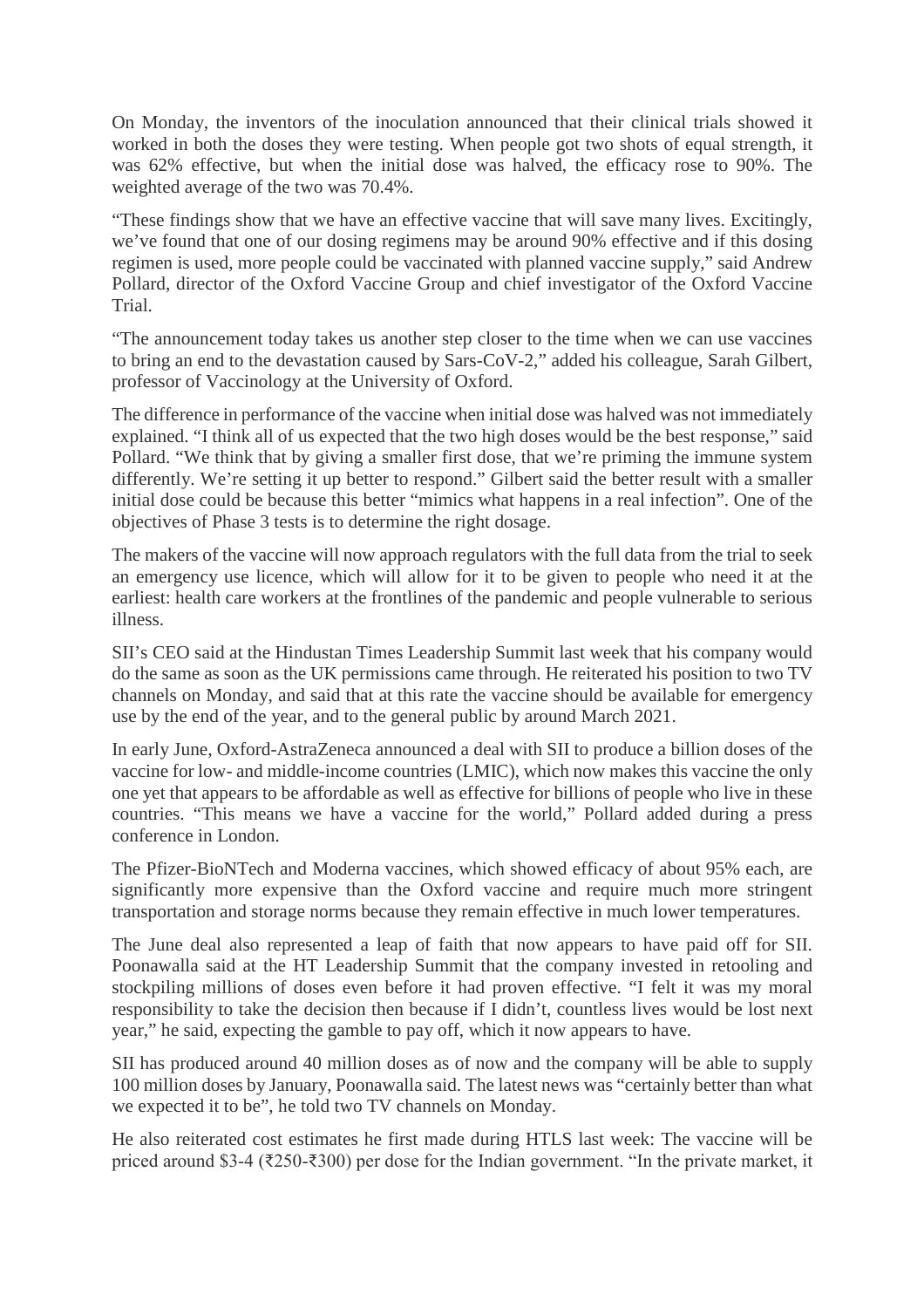will be priced around ₹1,000 after taking into account commissions to distributors," he told the TV channels.

It is not clear whether the government will allow direct sales of vaccines since it has taken over all aspects related to procurement in India. Individual state government too are not allowed to source these, according to Union government orders.

This was the third consecutive Monday this month for vaccine makers to announce that their shots had shown to work in initial findings from their trials. The first was by American drugmaker Pfizer and German partner BioNTech, who on November 9 said their shot was 94.5% effective in reducing Covid-19 infections. On November 16, another American company, Moderna, released similar results.

Both of these work on a new platform and cost close to 10 times more that AZD1222. The Pfizer-BioNTech vaccine requires temperatures as low as -70°C to store. The Oxford vaccine, in contrast, "can be easily administered in existing health care systems, stored at fridge temperature (2-8 °C) and distributed using existing logistics," the university said in a statement.

Authorities in India said they will wait till any of the vaccine candidates are granted an approval in regions where they have applied. "As for following up on the progress made on vaccine research, the government is continuously in talks with the parties involved. However, the actual procurement process will begin the day any of these vaccines gets regulatory approvals. So far, none of these vaccines has secured emergency use authorization (EUA) so there is no question yet of vaccine procurement," said Rajesh Bhushan, Union health secretary.

The subject expert committee at India's Central Drugs Standard Control Organisation (CDSCO) will also be looking at the basis on which approvals are granted to vaccines in other countries.

Experts said that while it is important to fast-track approvals during a pandemic, it is not advisable to cut corners as far as safety data is concerned.

"Regulators need to scrupulously examine data when submitted — in India as well as other countries. Safety data as well as efficacy data are both important. Science should not be stampeded but regulation can move into the fast track while following all the traffic rules," said Dr K Srinath Reddy, founder, Public Health Foundation of India and a member of the National Task Force on Covid-19 management.

Experts treating patients say 70% efficacy itself is good since most vaccines against respiratory illnesses do not have more than 50-60% effectiveness.

"Seventy per cent is quite decent, but our concern should be more towards the safety of the vaccine candidate. It should be safe as efficacy for influenza vaccine is also about 50%," said Dr GC Khilnani, former head, pulmonary medicine department, New Delhi's All India Institute of Medical Sciences.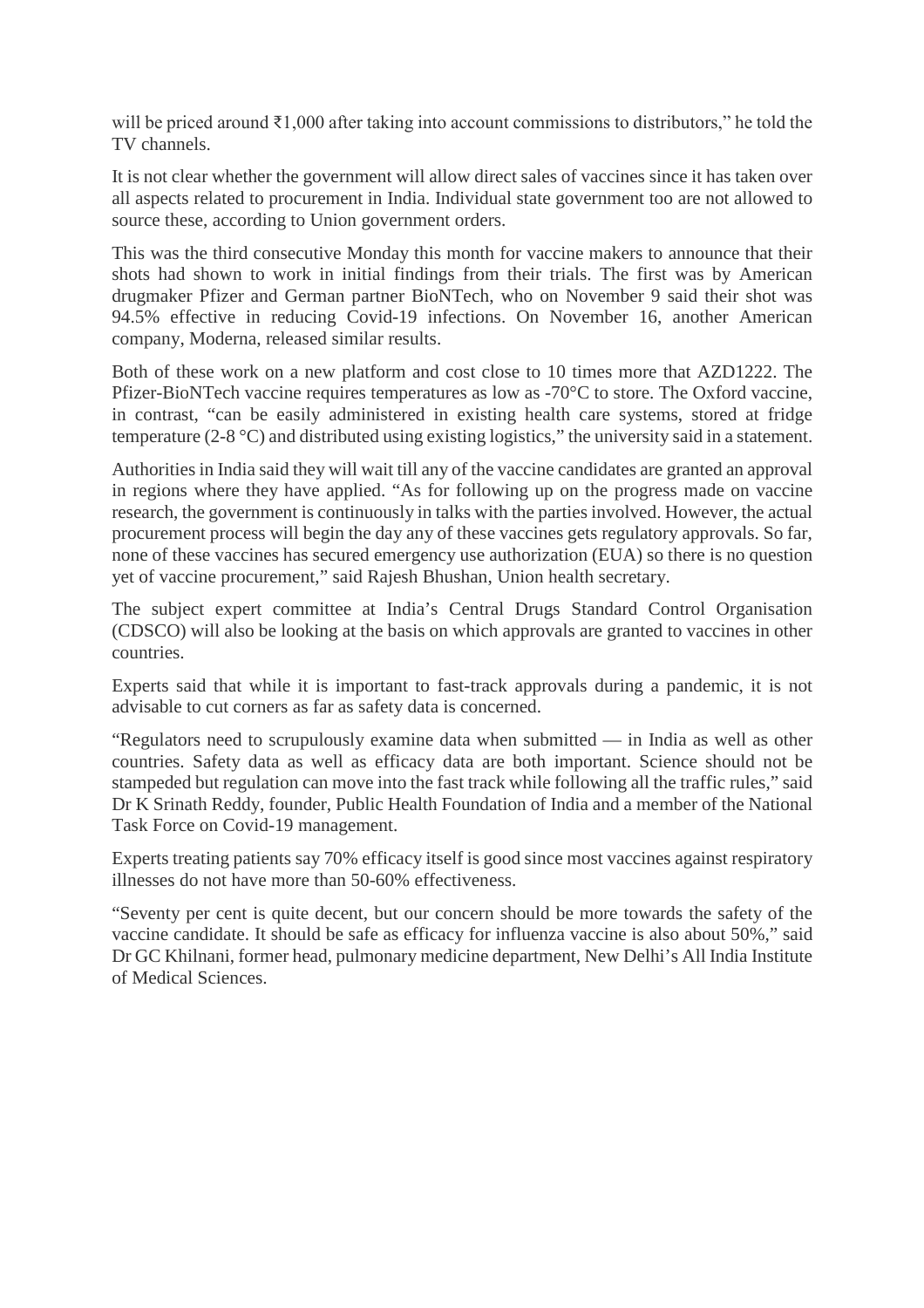#### **Covid-19: What you need to know today (Hijndustan Times: 20201124)**

https://epaper.hindustantimes.com/Home/ArticleView

On Monday, Nature carried a report which shows that we are slowly but surely figuring out the origin of the Sars-CoV-2 virus which causes the coronavirus disease (Covid-19). The report is about two related findings about the virus that came, not from the field, but the freezer. There have been many significant stories about the virus over the past 11 months, so this is something.

First, according to Nature, in two Shamel's horseshoe bats captured in Cambodia in 2010, and stored in a freezer in a laboratory, scientists came across a coronavirus that seems to be related to Sars-CoV-2. Coronaviruses are family of RNA viruses (coronaviridae) that are known to cause diseases in humans, other mammals, and birds. Some of these are harmless – some common colds are caused by coronaviruses. But some, as we have discovered, can be dangerous. Severe Acute Respiratory Syndrome (Sars), Middle East Respiratory System (Mers), and Covid-19 are all severe diseases caused by coronaviruses. Mers, for instance, killed around a third of the people it infected (866 out of 2,519), but most experts admit that this is perhaps an overestimate. Many cases of Mers may have been mild, even undetected, causing nothing more than a minor illness, or nothing at all. Nature reports that the virus found in the Cambodian lab is being sequenced.

Second, the journal reports that a Japanese lab found a virus that shares 81% of its genome with Sars-CoV-2 in frozen samples of a Japanese horseshow bat captured in 2013. That isn't much. There is a 99% similarity within a species. But travel further up the chain (to, say genus), and the divergence widens. For instance, humans and chimpanzees are from the same family (and also sub-family), Hominidae (and Homininae), and our genome is 96% similar to a chimpanzee's. In general, scientists believe that a genomic similarity in excess of 95% can help them link two species on an evolutionary time-frame. The advantages of doing this with Sars-CoV-2 are clear – it can shed light on the provenance of the virus, even find out whether there was an intermediary in its transmission from bats to humans.

Interestingly, the Nature report says that the two findings, in Cambodia and Japan, may well mean that "as yet undiscovered Sars-CoV-2 relatives could be stored in lab freezers", quoting Aaron Irving, a researcher at Zhejiang University in Hangzhou, China.

The report came on a day when a third vaccine candidate, AstraZeneca/Oxford's, published interim results showing a 90% efficacy of the vaccine when administered as a half dose followed by a full one, and a 62% efficacy when administered as two full doses. The overall efficacy was 70.4%, which would have been considered high in any other context but the current one – the study's results are being released in the wake of results released by Pfizer/BioNTech and Moderna that show a 95% efficacy of their own vaccine candidates. The AstraZeneca/Oxford vaccine is a vector vaccine, using a virus that causes cold in chimpanzees to transport a piece of genetic material from the spike protein of the Sars-CoV-2 virus to provoke an immune reaction from the body. The vaccine requires ordinary refrigeration, which means it will be easier to transport than Pfizer's. And a 70% success rate isn't bad, most flu vaccines have a success rate of around 50%.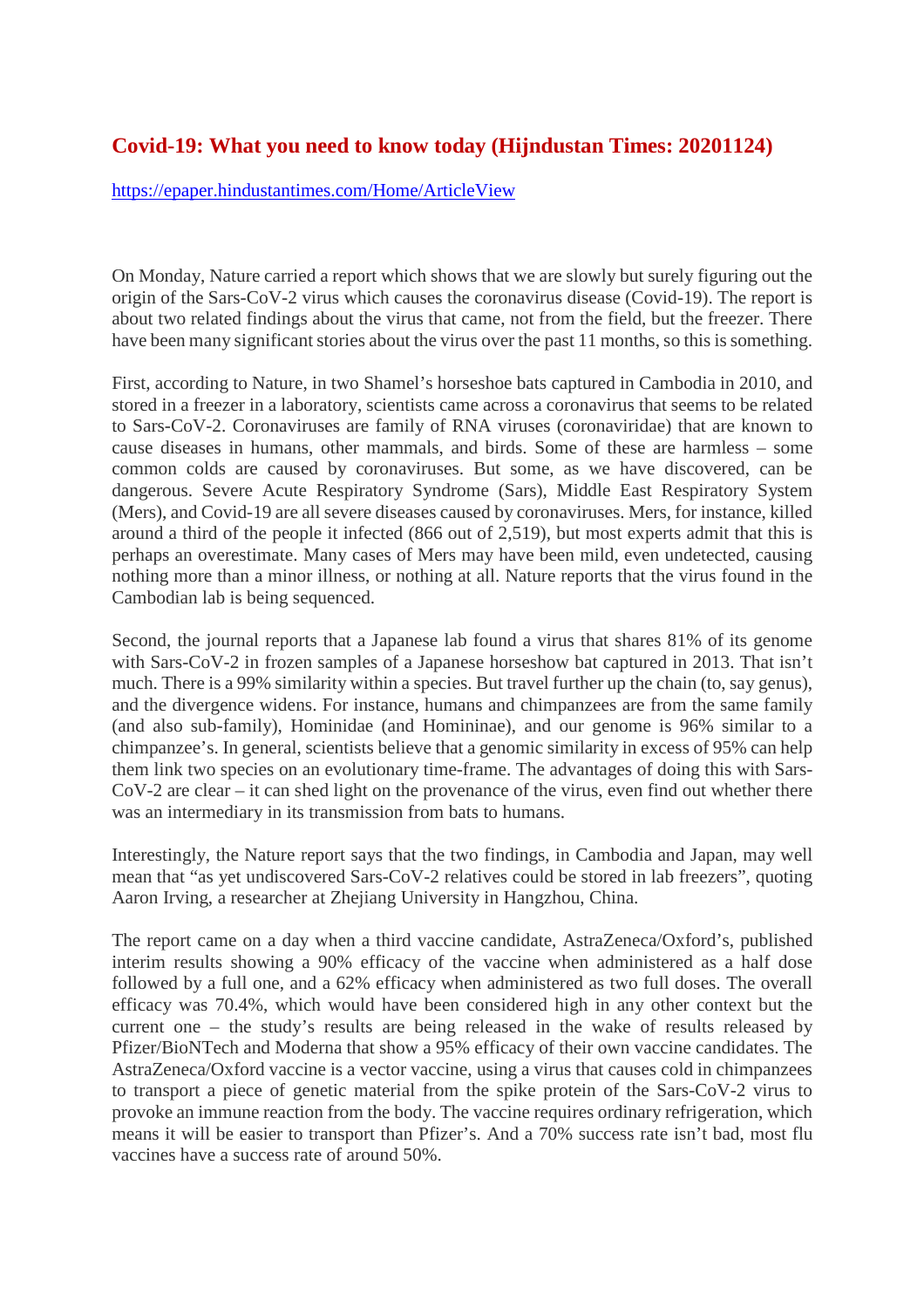The good news for India is that Serum Institute of India (SII), the world's largest vaccinemaker, has an agreement with AstraZeneca to make the vaccine in India (and, in fact, took a risk that the vaccine would be successful to get a head start). The company has said 50% of the vaccines it makes will be for the local market. This means that if UK regulators approve the vaccine for use, Indian regulators may follow suit. If all of this does happen, the first doses of the vaccine may be available in India before the end of the year.

#### **Covid treatments**

#### **As vaccine trials end, where do Covid treatments stand? Hijndustan Times: 20201124)**

#### https://epaper.hindustantimes.com/Home/ArticleView

Vaccine developers have been racing against time to find a shot that offers immunity against the coronavirus disease (Covid-19). Parallelly, major treatment protocols are being revised following results from several global trials that cleared the air on which Covid-19 therapies work better than others.

Most Covid-19 treatments fall under three broad categories, antivirals that prevent the virus from multiplying, immune-modulators that regulate the immune response, and combinations using multiple mechanisms of action.

#### Antiviral remdesivir

The antiviral remdesivir was suspended from the World Health Organization prequalification list that developing countries use as a benchmark for procurement. The suspension followed the health agency's guidance on Friday against the use of remdesivir in hospitalized patients, regardless of disease severity, after an international guidelines development group found no evidence that the drug improves survival rates, reduces the need for mechanical ventilation, or boosts recovery and other patient outcomes. The group, however, recognized that more research was needed, and supported continued enrolment in trials evaluating remdesivir.

"The guidelines group of WHO is separate from Solidarity Trial group as it reviews all evidence, including the WHO trial. They have concluded that there is no evidence of benefit from (remdesivir) in any group of hospitalised patients and that available evidence is inadequate if there is a benefit in non-hospitalised patients," said Dr K Srinath Reddy, president, Public Health Foundation of India.

Aspirin and other anticoagulants

On the upside, the ubiquitous painkiller and blood-thinning drug aspirin was added to the UK's Randomised Evaluation of COVID-19 Therapy (RECOVERY) trial in early November. "Clotting is a big problem [in Covid-19]. Aspirin is a widely available, cheap drug which, if it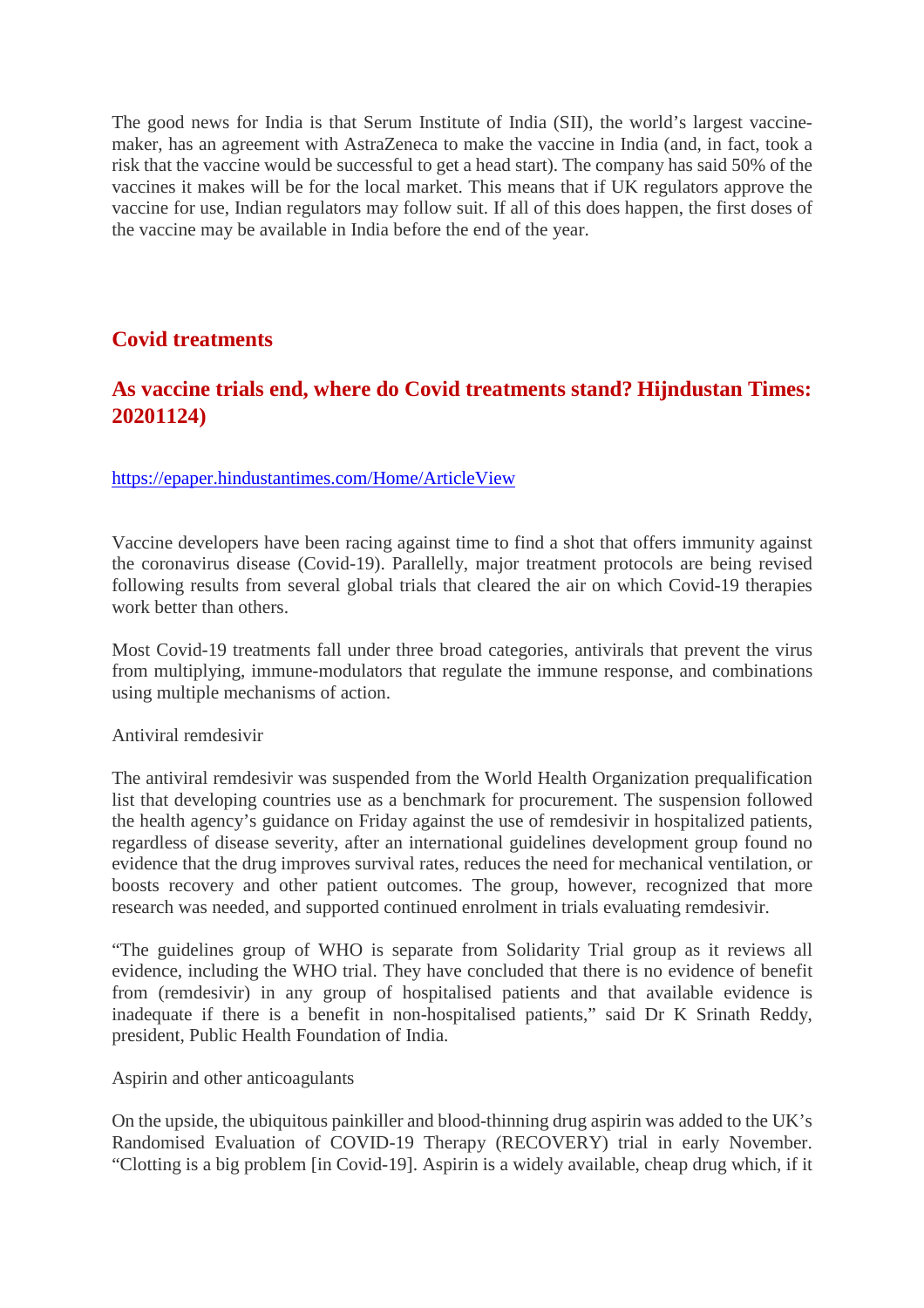were to work, would be a huge boost," Peter Horby, the chair of the RECOVERY trial and professor of emerging infectious diseases and global health at the University of Oxford, told joint inquiry committees from the House of Commons in the UK.

"We're [also] seeing better use of anticoagulants — heparin and others — to prevent clotting, and one would anticipate that the introduction of dexamethasone has also had an impact. That would be something that would reduce fatality rates," said Horby.

Monoclonal antibodies

The US Food and Drug Administration this month issued an emergency use authorisation for the investigational monoclonal antibody therapy bamlanivimab for the treatment of mild-tomoderate Covid-19 in adult and paediatric patients who are 12 years of age and older weighing at least 40 kg who are at high risk for progressing to severe disease and/or hospitalization. Bamlanivimab is not authorized for patients who are hospitalized or need oxygen therapy as it may worsen clinical outcomes.

Monoclonal antibodies are laboratory-made proteins that mimic the immune system's ability to fight harmful antigens, such as viruses and bacteria. Bamlanivimab is directed against the spike protein of Sars-CoV-2, the virus that causes Covid-19, and works by stopping the virus from entering human cells.

Monoclonal antibodies are approved for Covid-19 treatment in India.

Anti-parasitic ivermectin

Studies have shown the affordable and widely available drug ivermectin used to treat parasitic infections has antiviral action against the Sars-CoV-2. The use of ivermectin in doses ranging from 200 to 1200 mcg/kg body weight, for a duration of three to seven days, is showing promise in symptomatic relief and viral load reduction.

Two studies of ivermectin alone or in combination with doxycycline, found ivermectindoxycycline combination therapy had a better success of symptomatic relief, shortened recovery duration, reduced adverse effects, and superior patient compliance compared to the hydroxychloroquine-azithromycin combination in mild to moderate cases of Covid-19 disease.

In India, ivermectin is part of at least five ongoing trials, according to Clinical Trials Registry India, and its benefits are under review.

#### **UNICEF**

#### **UNICEF working with over 350 partners to deliver Covid-19 vaccines (New Kerala: 20201124)**

https://www.newkerala.com/news/2020/203859.htm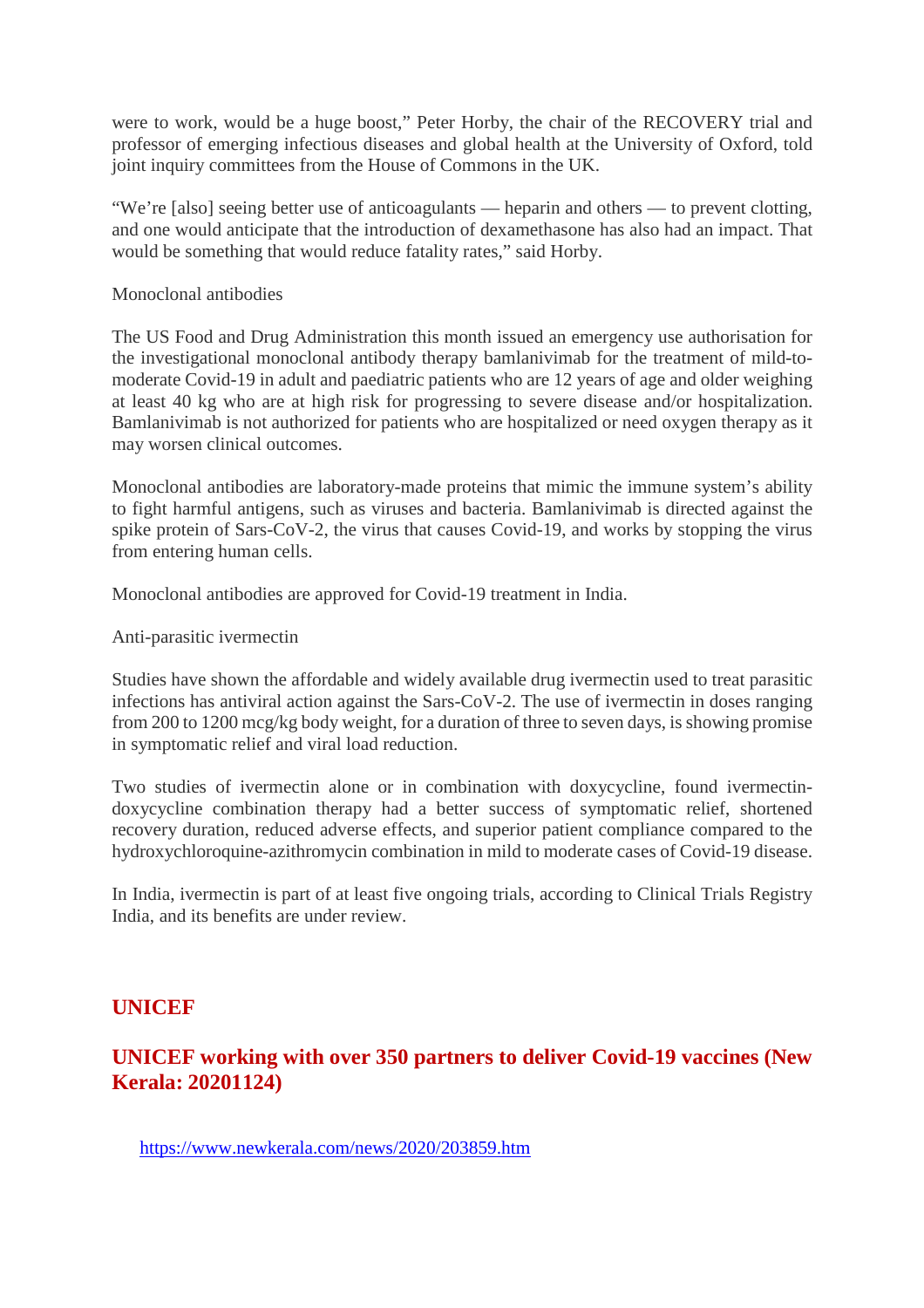The UN Children's Fund (UNICEF) is working with more than 350 partners, including major airlines, shipping lines and logistics associations from around the world, to deliver Covid-19 vaccines to over 92 countries, as soon as doses become available, the agency said on Monday.

Etleva Kadilli, director of UNICEF Supply Division, highlighted the importance of the partnership to ensure capacity for the massive undertaking, the Xinhua news agency reported.

"As work continues to develop Covid-19 vaccines, UNICEF is stepping up efforts with airlines, freight operators, shipping lines and other logistics associations to deliver life-saving vaccines as quickly and safely as possible," she said.

"This invaluable collaboration will go a long way to ensure that enough transport capacity is in place for this historic and mammoth operation. We need all hands on deck as we get ready to deliver Covid-19 vaccine doses, syringes and more personal protective equipment to protect front line workers around the globe," the UNICEF official added.

To kick-start preparations, UNICEF along with the Pan American Health Organization (PAHO) and the International Air Transport Association (IATA) briefed major global airlines last week on the expected capacity requirements and discussed ways to transport close to 2 billion doses of Covid-19 vaccine doses next year. This is in addition to the 1 billion syringes that need to be transported by sea-freight.

In the coming weeks, UNICEF is also assessing existing transport capacity to identify gaps and future requirements, said the agency.

"The procurement, delivery and distribution of Covid-19 vaccines is anticipated to be the largest and fastest such operation ever undertaken," it added.

UNICEF is leading efforts to procure and deliver vaccines from manufacturers that have agreements with the COVAX Facility. In collaboration with PAHO, UNICEF will coordinate the purchase and delivery for 92 low- and lower middle-income economies as quickly and securely as possible.

The efforts build on UNICEF's longstanding efforts with the logistics industry to transport supplies around the world despite restrictions related to the pandemic. Since January, it has delivered over 190 million U.S. dollars worth of Covid-19 supplies such as masks, gowns, oxygen concentrators and diagnostic test kits to support countries as they respond to the pandemic.

As the largest single purchaser of vaccines in the world, UNICEF normally procures more than 2 billion doses of vaccines annually for routine immunisation and outbreak response on behalf of nearly 100 countries.

This unparalleled expertise includes the coordination of thousands of shipments with various cold chain requirements, making the UN agency an expert in supply chain management of temperature-controlled products, which is especially needed during this historic undertaking.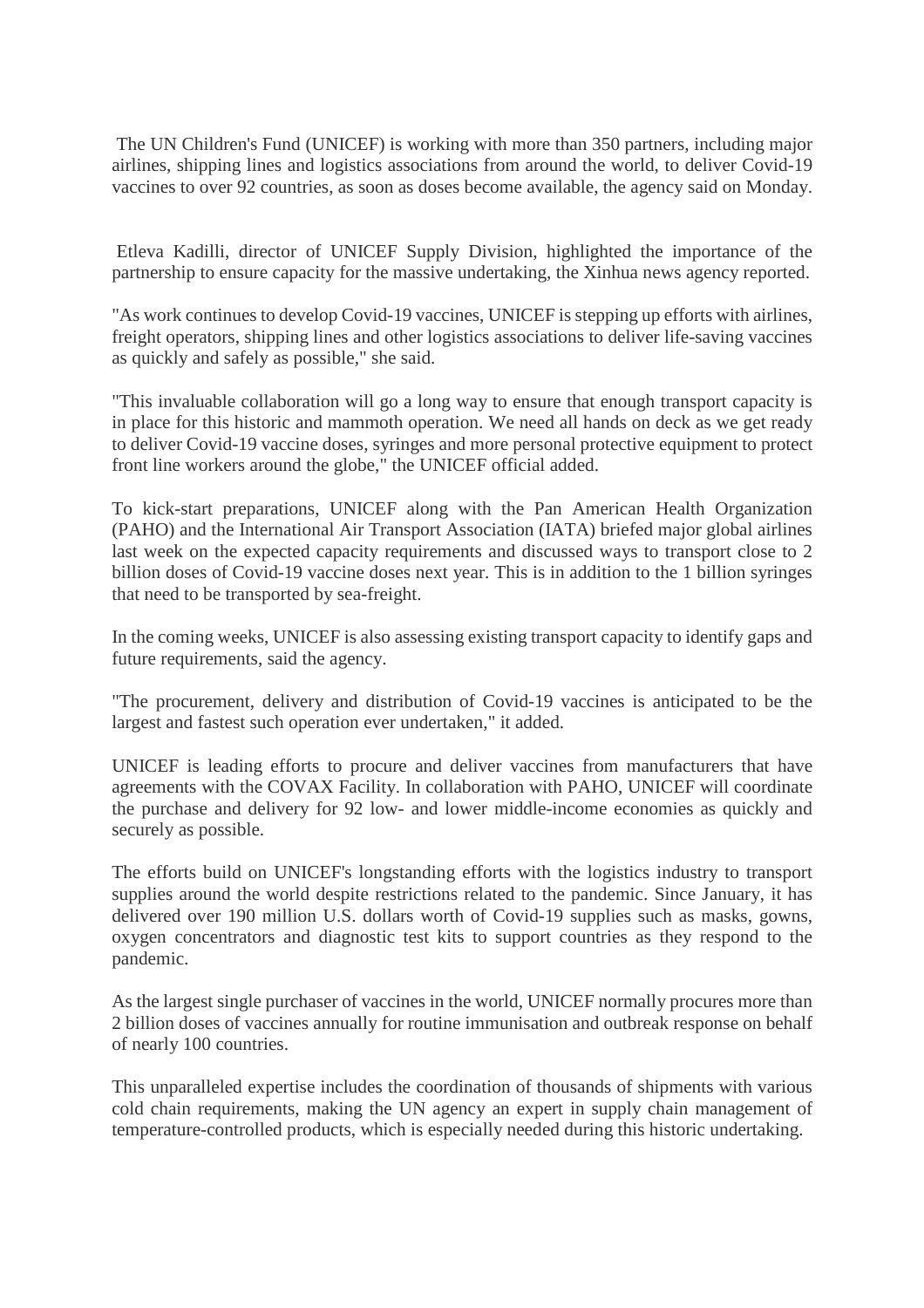#### **Hormone leptin**

#### **Early weight gain in children linked to ability to produce hormone leptin (New Kerala: 20201124)**

#### https://www.newkerala.com/news/2020/203784.htm

Young children of African ancestry are more at risk of developing obesity if they possess a genetic variant that reduces their ability to produce the hormone leptin.

Leptin may play a stronger role in weight control in children, than adults.

Adults with the variant do not have the same risk, suggesting that leptin plays a role in the development of obesity at a young age but the obesity does not continue into adulthood.

This is one of the findings made in an international study by scientists at the University of Copenhagen, University of Exeter, Icahn School of Medicine at Mount Sinai, and others, who investigated the role of genetics in controlling leptin levels.

"Our findings suggest that young children might be particularly sensitive to the effect of leptin in controlling their body weight," says Associate Professor Tuomas Kilpelainen from the Novo Nordisk Foundation Center for Basic Metabolic Research (CBMR) at the University of Copenhagen.

Understanding variation in leptin levels through genetics

It has long been established that the hormone leptin is released by the body's fat tissue and tells the brain how much fat is stored on the body - the more body fat a person has, the higher the levels of leptin. The brain uses this information to regulate a person's appetite and food intake.

Leptin levels vary between individuals, however, and around 10 to 20 per cent of individuals with obesity have the same leptin levels as individuals with normal weight. This variation raises questions about the role leptin plays in regulating weight.

In the research, published in Diabetes, the scientists screened the genome of more than 55,000 people for genetic variants that affect leptin levels. They identified five new genetic variants that play a role in regulating leptin levels.

One of the variations, Vel94Met, which reduces the amount of leptin that the body produces, is only found in individuals of African ancestry. Young people with this variation are more at risk of developing obesity, though this is not true of adults with the variation, who tend to be of similar weight as other adults.

This finding supports the theory that people become less sensitive to leptin with age. Administering leptin to obese adults has proven ineffective at controlling their weight.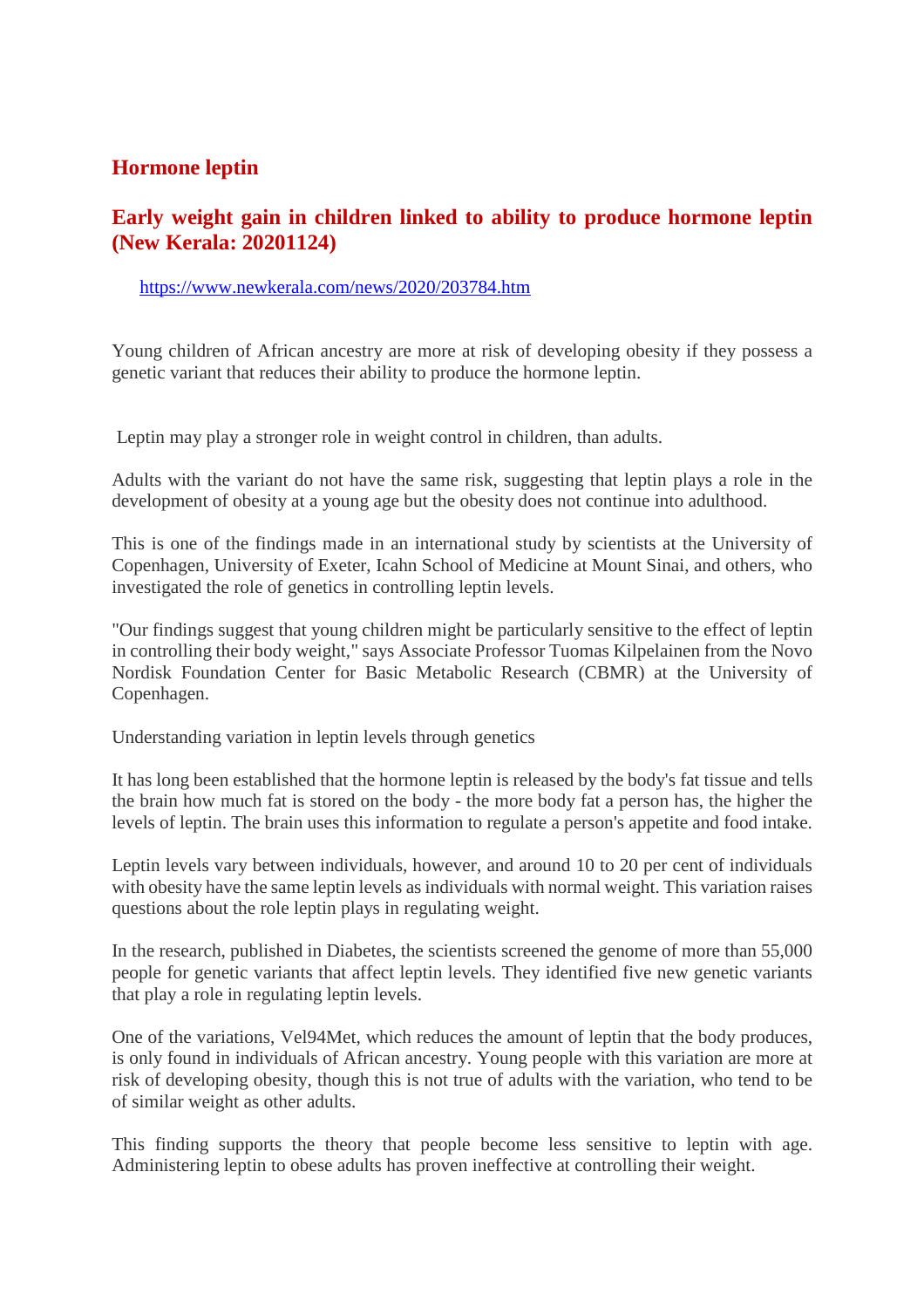"This new knowledge on the impact of leptin in the weight control of young people now needs to be followed up with further studies to uncover the molecular mechanisms that underlie this age-dependent relationship between leptin and BMI," says Associate Professor Tuomas Kilpelainen.

#### **Parkinson's disease**

#### **AI based eye exam may lead to early Parkinson's disease diagnosis (New Kerala: 20201124)**

#### https://www.newkerala.com/news/2020/203670.htm

A simple eye examination combined with powerful artificial intelligence (AI) machine learning technology could provide early detection of Parkinson's disease, say researchers.

Parkinson's disease is a progressive disorder of the central nervous system that affects millions of people worldwide.

Diagnosis is typically based on symptoms like tremors, muscle stiffness and impaired balance -- an approach that has significant limitations.

"The issue with that method is that patients usually develop symptoms only after prolonged progression with significant injury to dopamine brain neurons," said study lead author Maximillian Diaz from the University of Florida in the US.

"This means that we are diagnosing patients late in the disease process," Diaz added.

In the new study, the research team deployed a type of AI called support vector machine (SVM) learning that has been around since 1989.

Using pictures of the back of the eye from both patients with Parkinson's disease and control participants, they trained the SVM to detect signs on the images suggestive of disease.

The results indicated that the machine learning networks can classify Parkinson's disease based on retina vasculature, with the key features being smaller blood vessels.

The proposed methods further support the idea that changes in brain physiology can be observed in the eye.

"The single most important finding of this study was that a brain disease was diagnosed with a basic picture of the eye," Diaz said.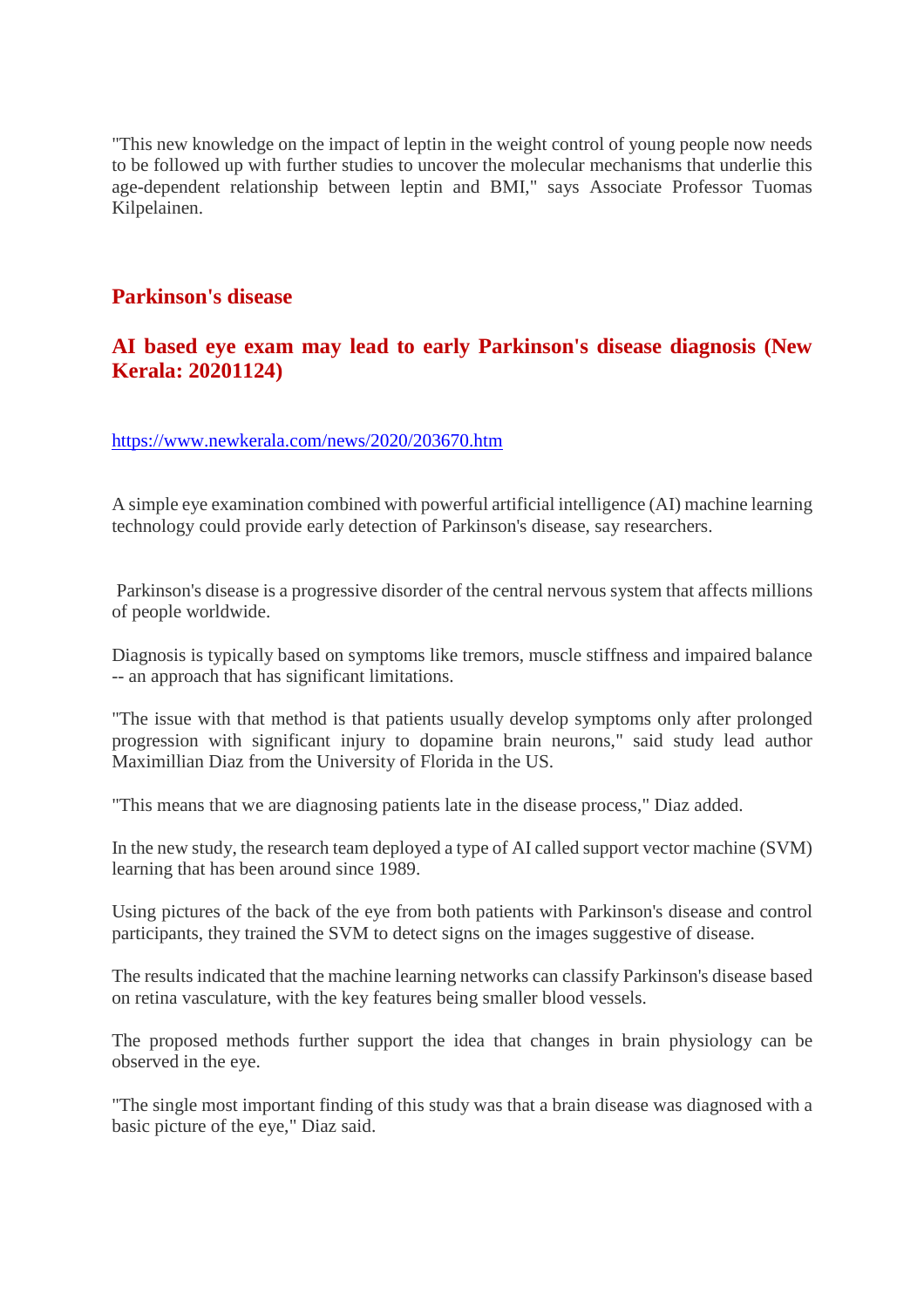"This is very different from traditional approaches where to find a problem with the brain you look at different brain images," Diaz added.

The research team noted that those traditional imaging approaches with MRI, CT and nuclear medicine techniques can be very costly.

In contrast, the new approach uses basic photography with equipment commonly available in eye clinics to get an image.

The images can even be captured by a smartphone with a special lens.

"The approach may also have applications in identifying other diseases that affect the structure of the brain, such as Alzheimer's disease and multiple sclerosis," Diaz noted.

#### **Newborns**

#### **Experts suggest care of COVID+ mothers and their newborns (New Kerala: 20201124)**

https://www.newkerala.com/news/2020/203480.htm

Many COVID-19 positive pregnant women experience mild symptoms of cold or flu. However, pregnant women who are older, overweight or have pre-existing medical conditions like hypertension and diabetes seem to develop severe diseases.

The primary reason considered for the transmission of SARS-COV-2 to neonates is through respiratory droplets during the postnatal period when they are exposed to their mothers or caregivers with COVID infection, according to Dr Sakshi Goel Chakraborty, Consultant Obstetrics iamp; Gynecology, Madhukar Rainbow Children's Hospital, Delhi.

There is no conclusive evidence to prove that the virus could be transferred from a COVID-19 positive mother to her foetus or baby after the delivery. Dr Goel further added "For babies born to women with COVID 19, the overall outcomes are positive. According to a study, only 2-5 per cent of infants get infected through COVID-19 positive mothers."

According to Dr Sakshi Goel Chakraborty, "COVID-19 positive mothers should be taught to practise skin-to-skin/kangaroo mother care with good respiratory hygiene. This helps to establish exclusive breastfeeding and helps the baby to develop faster and healthier. Mothers should take care of their personal hygiene as well, like washing hands before touching the baby. All the surfaces touched by the mother should be cleaned. Also, one should always wear a medical mask, while physically contacting with the baby."

Though the virus has not been detected in breast milk of COVID positive mothers and there is no evidence of virus transmitting through it, therefore, there is a lower risk of babies getting infected with the virus.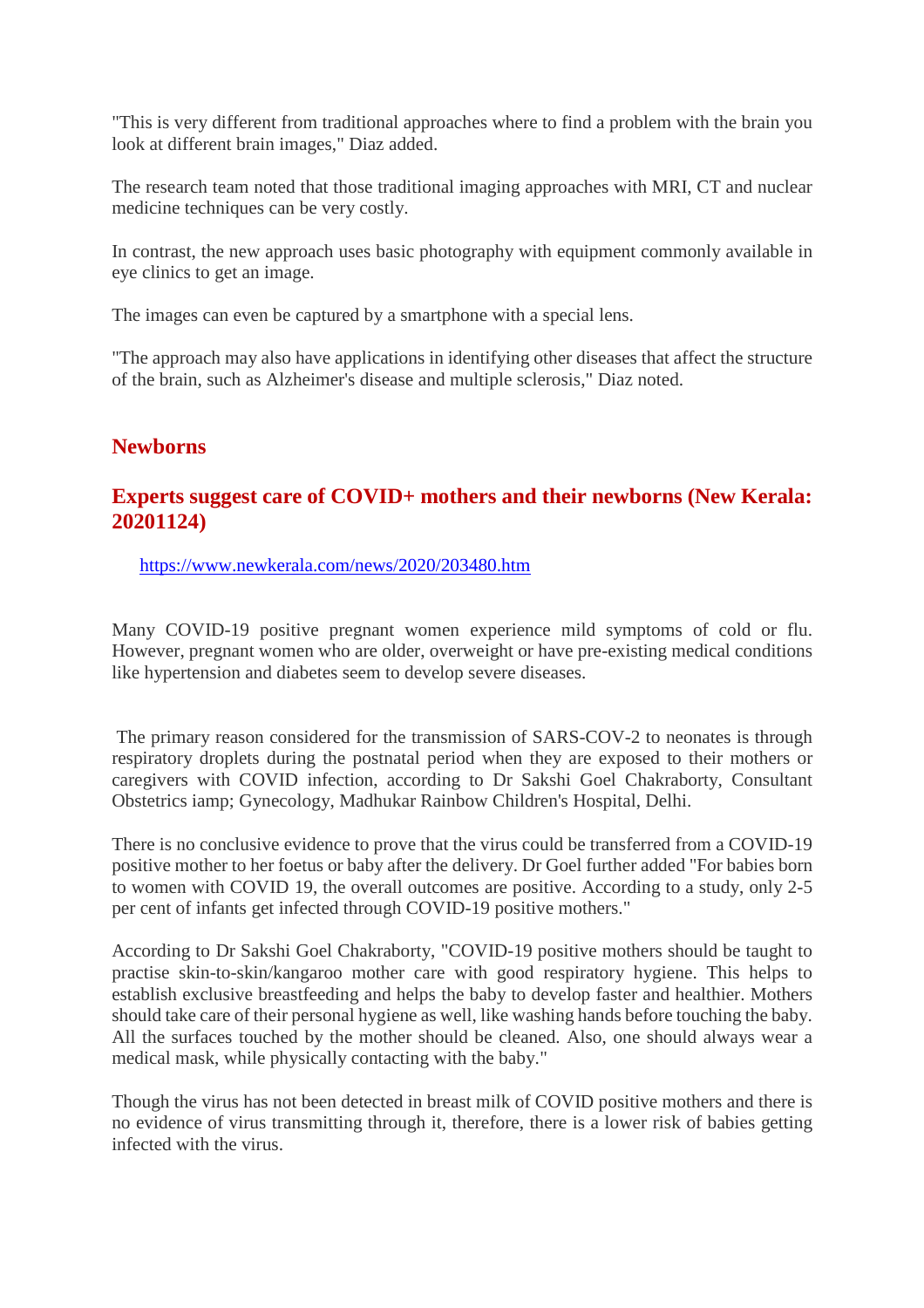Best way to keep the baby safe in the ongoing pandemic is to practise social distancing as it will limit the risk of infection to newborn. Babies should only live with the family members who are asymptomatic. If any family member has symptoms or is a suspected of COVID then he or she should be isolated from the baby. Only take the baby out in the case of major need like check-ups as it will help in preventing the infection to a large extent.

Said Dr Sakshi Goel Chakraborty, "As per the latest guidelines issued by WHO, a COVID positive mother should do the following things Hands should be cleaned using soap and water especially before and after touching the baby. All the surfaces which have been touched by the mother should be cleaned using a sanitizer at regular intervals. A mother who has been coughing and must breastfeed should clean her chest with soap and water. There is no need to clean it every time before feeding but at regular intervals."

#### **Oxford Vaccine (Hindustan Times: 20201124)**

https://epaper.livehindustan.com/imageview\_470694\_85484132\_4\_1\_24-11-  $2020$   $0$   $i$   $1$  sf.html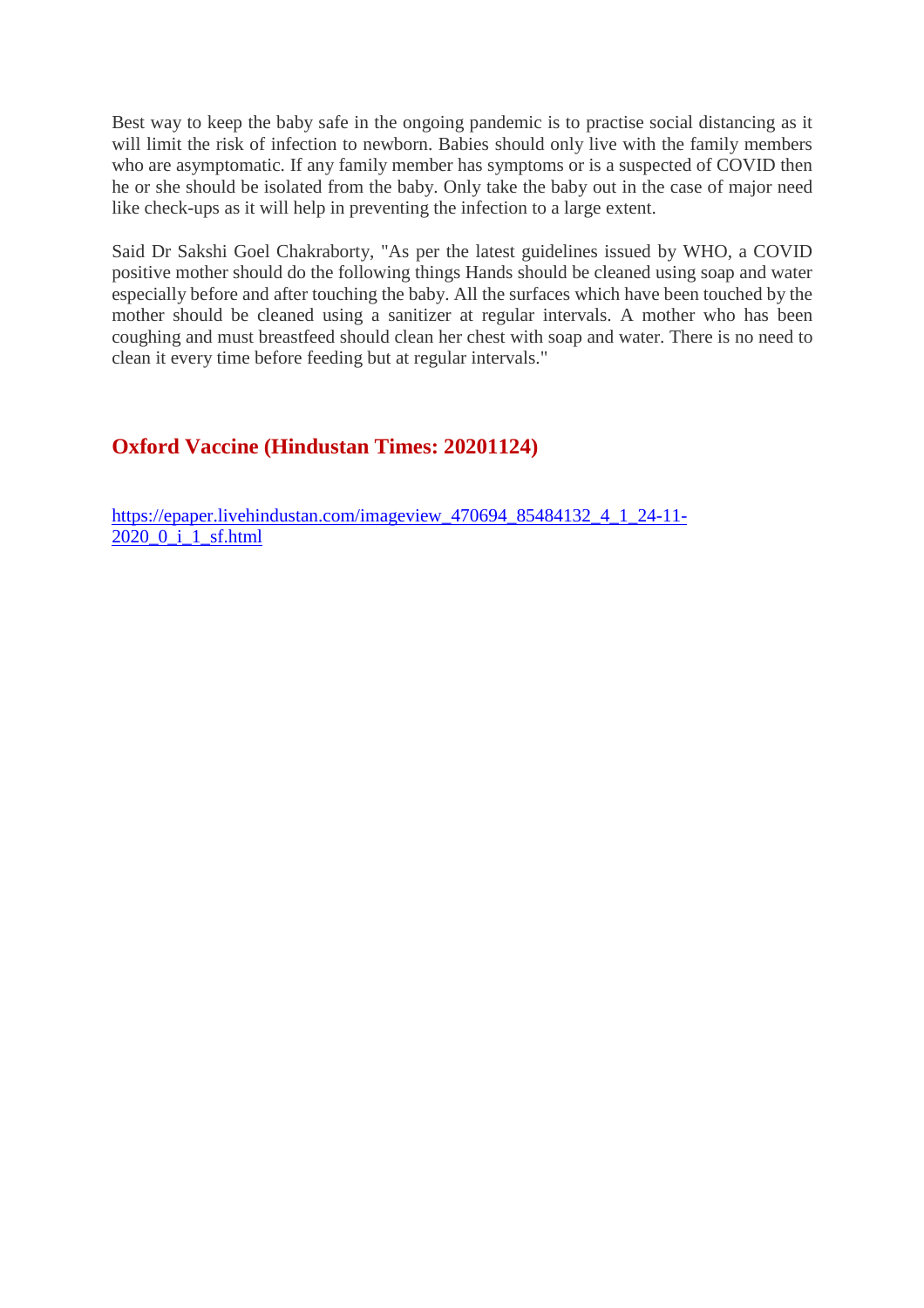# उम्मीद : देश में बन रहा ऑक्सफोर्ड का टीका कोवीशील्ड 70% असरदार

लंदन | एजेंसियां

कोरोना वायरस से जंग में एक अच्छी खबर। भारत में बन रहा ऑक्सफोर्ड का टीका 'कोवीशील्ड' 70.4 फीसदी तक असरदार पाया गया है। अभी तक किसी भी वालंटियर पर इसका कोई दुष्प्रभाव देखने को नहीं मिला। पणे का सीरम इंस्टीट्यूट ऑफ इंडिया इस वैक्सीन की लाखों डोज तैयार कर रहा है।

ऑक्सफोर्ड युनिवर्सिटी ने सोमवार को तीसरे चरण के अंतरिम नतीजे जारी किए। बताया कि पहली डोज दिए जाने पर टीका 90 फीसदी तक प्रभावी पाया गया जबकि दूसरे महीने में दूसरी डोज देने पर 62% तक असर देखा गया। यानी अगरइसकी पर्याप्त खराक दी जाए

### किस माह में कौन सा टीका आएगा

फाइजर : इस साल अंत तक पांच करोड खुराक दुनिया को मुहैया कराने का दावा मॉडर्ना : दिसंबर अंत तक लाने का दावा था

लेकिन अब अप्रैल तक आने की उम्मीद एस्ट्राजेनेकाः उत्पादन शुरू, तीन से चार महीनों में इस्तेमाल के लिए मंजरी संभव

कोवैक्सीन : भारत में बन रही यह वैक्सीन अगले साल अप्रैल तक आने की उम्मीद

तो यह 90% तक भी प्रभावी हो सकता है। पर्याप्त खुराक यानी अगरएक महीने के अंतराल में एक पूरी डोज के बाद आधी डोज दी जाए तो यह 90% तक प्रभावी होगा। ऑक्सफोर्ड टीका समह के

500 रुपये में भारत में टीका मिलने की उम्मीद

03 करोड डोज 2021 अंत तक मिलेगी

दुनिया भर में कम लागत पर इस टीके की आपूर्ति करने के हम बहुत करीब पहुंच चुके हैं। अदार पुनावाला, सीरम इंस्टीट्यूट

निदेशक प्रोफेसर एंड्रयू पोलार्ड ने कहा, ये निष्कर्ष दिखाते हैं कि हमारे पास एक प्रभावी टीका है जो दुनिया में काफी लोगों की जान बचा सकेगा।

▶ कब मिल पाएगा टीका फेन15

#### **Heart Diseases (Hindustan Times: 20201124)**

https://epaper.livehindustan.com/imageview\_470697\_85723006\_4\_1\_24-11-2020 4 i 1 sf.html